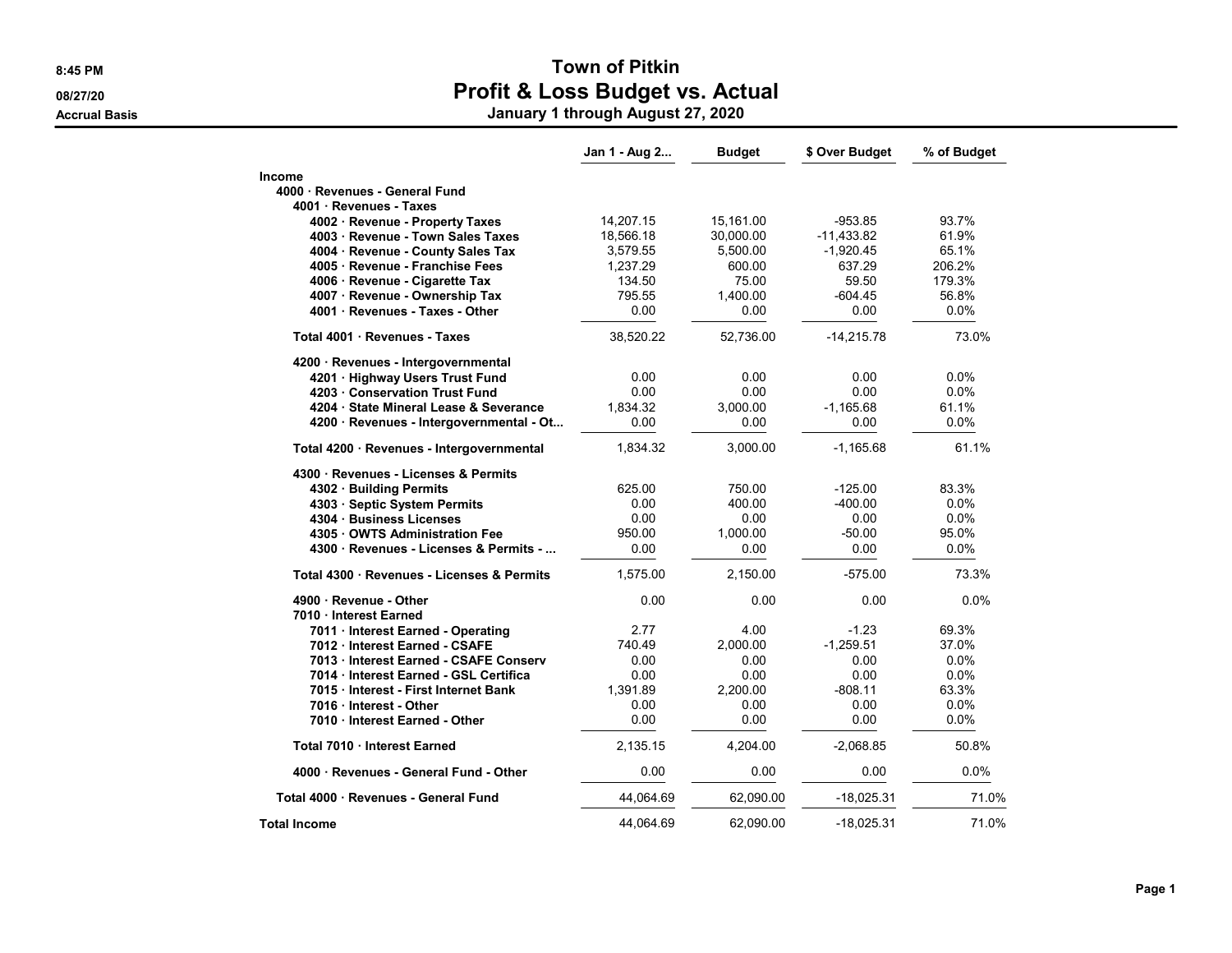|                                                                   | Jan 1 - Aug 2 | <b>Budget</b> | \$ Over Budget | % of Budget |
|-------------------------------------------------------------------|---------------|---------------|----------------|-------------|
| <b>Cost of Goods Sold</b>                                         |               |               |                |             |
| 5000 · Expenses - General Fund                                    |               |               |                |             |
| 5010 · Pitkin Volunteer Fire Dep Donat                            | 0.00          | 8,250.00      | $-8,250.00$    | 0.0%        |
| 5020 Building Inspector Fee                                       | 0.00          | 500.00        | $-500.00$      | 0.0%        |
| 5030 · Service Provided - Sanitarian                              | 0.00          | 50.00         | $-50.00$       | 0.0%        |
| 5040 · Service Provided - Mayor                                   | 1,800.00      | 3,600.00      | $-1,800.00$    | 50.0%       |
| 5050 · Service Provided - Town Trustee                            | 0.00          | 1,800.00      | $-1,800.00$    | 0.0%        |
| 5060 · Service Provided - Legal                                   | 4,162.50      | 11,000.00     | $-6,837.50$    | 37.8%       |
| 5070 · Pitkin Historical & Community                              | 1,695.74      | 3,900.00      | $-2,204.26$    | 43.5%       |
| 6001 Accounting                                                   | 4,500.00      | 4,500.00      | 0.00           | 100.0%      |
| 6005 · Bank Service Charges                                       | 0.00          | 0.00          | 0.00           | 0.0%        |
| 6010 Depreciation                                                 | 0.00          | 0.00          | 0.00           | 0.0%        |
| 6015 · Dues, Fees & Licenses                                      | 793.34        | 800.00        | $-6.66$        | 99.2%       |
| 6020 · Election Expenses                                          | 838.10        | 700.00        | 138.10         | 119.7%      |
| 6100 Insurance                                                    |               |               |                |             |
| 6101 · Insurance - Workers Comp                                   | 1,316.00      | 1,316.00      | 0.00           | 100.0%      |
| 6102 · Insurance - Property & Casualty                            | 3,046.72      | 3,050.00      | $-3.28$        | 99.9%       |
| 6103 · Insurance - Other                                          | 71.50         | 100.00        | $-28.50$       | 71.5%       |
| 6100 Insurance - Other                                            | 0.00          | 0.00          | 0.00           | 0.0%        |
| Total 6100 · Insurance                                            | 4,434.22      | 4,466.00      | $-31.78$       | 99.3%       |
| 6300 Office Supplies & Postage                                    |               |               |                |             |
| 6301 · Utilities - phone                                          | 127.57        | 600.00        | $-472.43$      | 21.3%       |
| 6302 Office Supplies & Postage                                    | 390.95        | 600.00        | $-209.05$      | 65.2%       |
| 6300 Office Supplies & Postage - Other                            | 0.00          | 0.00          | 0.00           | 0.0%        |
| Total 6300 Office Supplies & Postage                              | 518.52        | 1,200.00      | -681.48        | 43.2%       |
| 6500 · Payroll Tax Expense                                        |               |               |                |             |
| 6510 · FICA & Medicare Expense                                    | 466.50        | 1,000.00      | $-533.50$      | 46.7%       |
| 6520 Colorado Unemployment Expense                                | 24.20         | 40.00         | $-15.80$       | 60.5%       |
| 6530 · Federal Unemployment Expense                               | 0.00          | 0.00          | 0.00           | 0.0%        |
| 6500 · Payroll Tax Expense - Other                                | 0.00          | 0.00          | 0.00           | $0.0\%$     |
| Total 6500 · Payroll Tax Expense                                  | 490.70        | 1,040.00      | $-549.30$      | 47.2%       |
| 6580 - Public Works                                               | 0.00          | 750.00        | $-750.00$      | 0.0%        |
|                                                                   | 14.49         | 200.00        | $-185.51$      | 7.2%        |
| 6600 Publishing & Recording Costs<br>6700 · Repairs & Maintenance |               |               |                |             |
| 6701 · Repairs & Maintenance - General                            | 0.00          | 0.00          | 0.00           | 0.0%        |
| 6700 · Repairs & Maintenance - Other                              | 0.00          | 0.00          | 0.00           | 0.0%        |
|                                                                   |               |               |                |             |
| Total 6700 · Repairs & Maintenance                                | 0.00          | 0.00          | 0.00           | 0.0%        |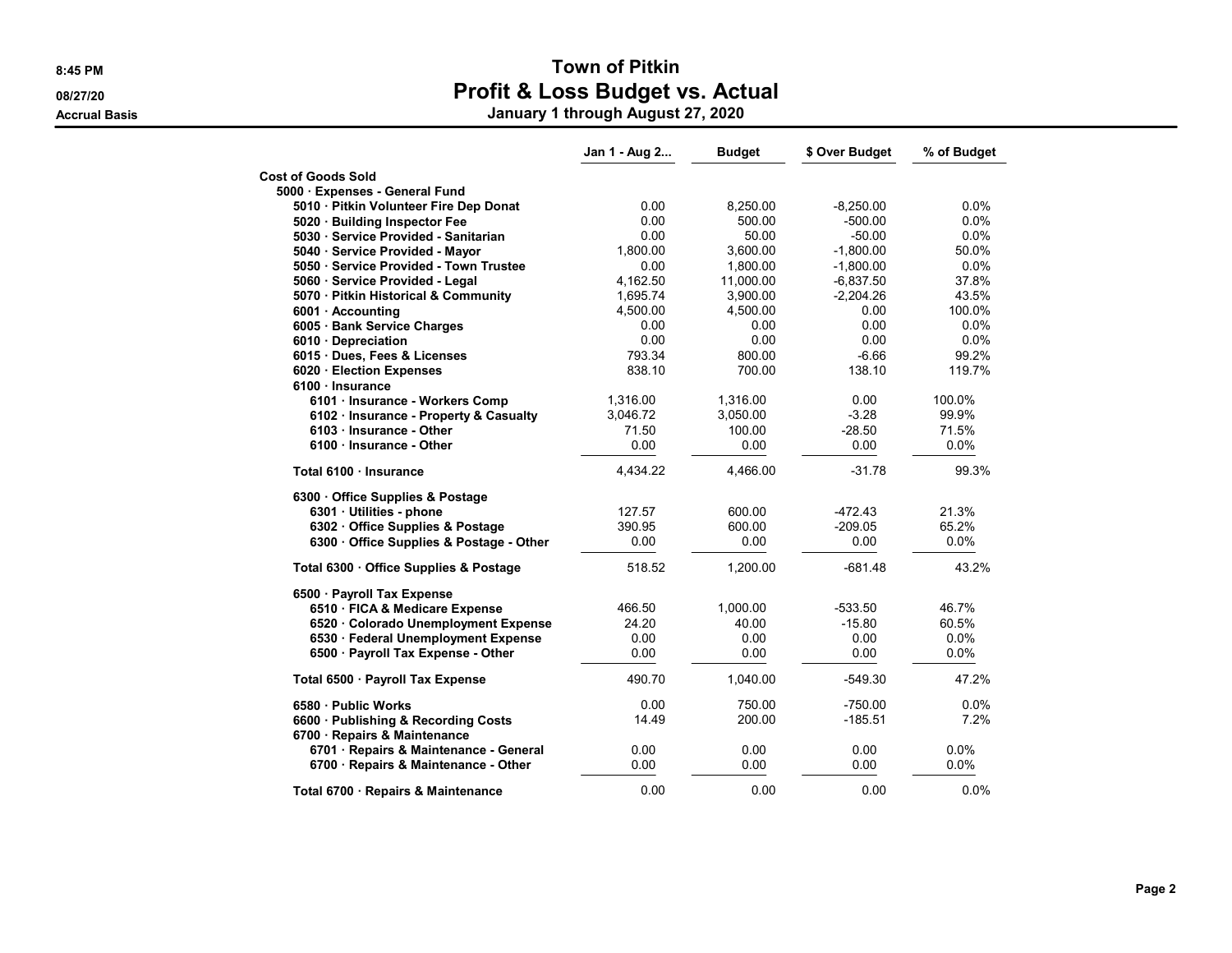#### 8:45 PM SALES AND TOWN OF PITKIN 08/27/20 **Profit & Loss Budget vs. Actual** Accrual Basis January 1 through August 27, 2020

|                                           | Jan 1 - Aug 2 | <b>Budget</b> | \$ Over Budget | % of Budget |
|-------------------------------------------|---------------|---------------|----------------|-------------|
| $6900 \cdot Wages$                        |               |               |                |             |
| 6900.1 · Wages - Town Clerk               | 6,065.00      | 9,800.00      | $-3,735.00$    | 61.9%       |
| 6900.2 · Wages - Other                    | 0.00          | 0.00          | 0.00           | 0.0%        |
| 6900 Wages - Other                        | 0.00          | 0.00          | 0.00           | 0.0%        |
| Total 6900 · Wages                        | 6,065.00      | 9,800.00      | $-3,735.00$    | 61.9%       |
| 6950 · Zoning Expenses                    | 0.00          | 300.00        | $-300.00$      | 0.0%        |
| 6960 Environmental Health                 | 95.55         | 100.00        | $-4.45$        | 95.6%       |
| 5000 · Expenses - General Fund - Other    | 0.00          | 0.00          | 0.00           | 0.0%        |
| Total 5000 · Expenses - General Fund      | 25,408.16     | 52,956.00     | $-27,547.84$   | 48.0%       |
| 50000 Cost of Goods Sold                  | 0.00          | 0.00          | 0.00           | 0.0%        |
| <b>Total COGS</b>                         | 25,408.16     | 52,956.00     | -27,547.84     | 48.0%       |
| Gross Profit                              | 18,656.53     | 9,134.00      | 9,522.53       | 204.3%      |
| <b>Expense</b>                            |               |               |                |             |
| $5500(1)$ Funds                           |               |               |                |             |
| 5503 Fund - Town Hall                     |               |               |                |             |
| 5503.1 Town Hall Fund - Revenue           | 0.00          | 0.00          | 0.00           | 0.0%        |
| 5503.2 Town Hall Fund - Expenses          | 0.00          | 0.00          | 0.00           | 0.0%        |
| 5503 Fund - Town Hall - Other             | 0.00          | 0.00          | 0.00           | $0.0\%$     |
| Total 5503 Fund - Town Hall               | 0.00          | 0.00          | 0.00           | 0.0%        |
| 5504 Fund - Parks & Recreation            |               |               |                |             |
| 5504.1 Parks & Rec Fund - Revenues        | 0.00          | 0.00          | 0.00           | 0.0%        |
| 5504.2 · Parks & Rec Fund - Expenses      | 0.00          | 0.00          | 0.00           | 0.0%        |
| 5504 Fund - Parks & Recreation - Other    | 0.00          | 0.00          | 0.00           | 0.0%        |
| Total 5504 Fund - Parks & Recreation      | 0.00          | 0.00          | 0.00           | 0.0%        |
| 5505 · Fund - Capital Improvement         |               |               |                |             |
| 5505.1 · Capital Imp Fund - Revenues      | 0.00          | 0.00          | 0.00           | $0.0\%$     |
| 5505.2 · Capital Imp Fund - Expenses      | 0.00          | 0.00          | 0.00           | $0.0\%$     |
| 5505 · Fund - Capital Improvement - Other | 0.00          | 0.00          | 0.00           | 0.0%        |
| Total 5505 · Fund - Capital Improvement   | 0.00          | 0.00          | 0.00           | 0.0%        |
| 5506 · Fund - Cemetery                    |               |               |                |             |
| 5506.1 · Cemetery Fund - Revenues         | 0.00          | 0.00          | 0.00           | 0.0%        |
| 5506.2 Cemetery Fund - Expenses           | 0.00          | 0.00          | 0.00           | $0.0\%$     |
| 5506 Fund - Cemetery - Other              | 0.00          | 0.00          | 0.00           | 0.0%        |
| Total 5506 · Fund - Cemetery              | 0.00          | 0.00          | 0.00           | 0.0%        |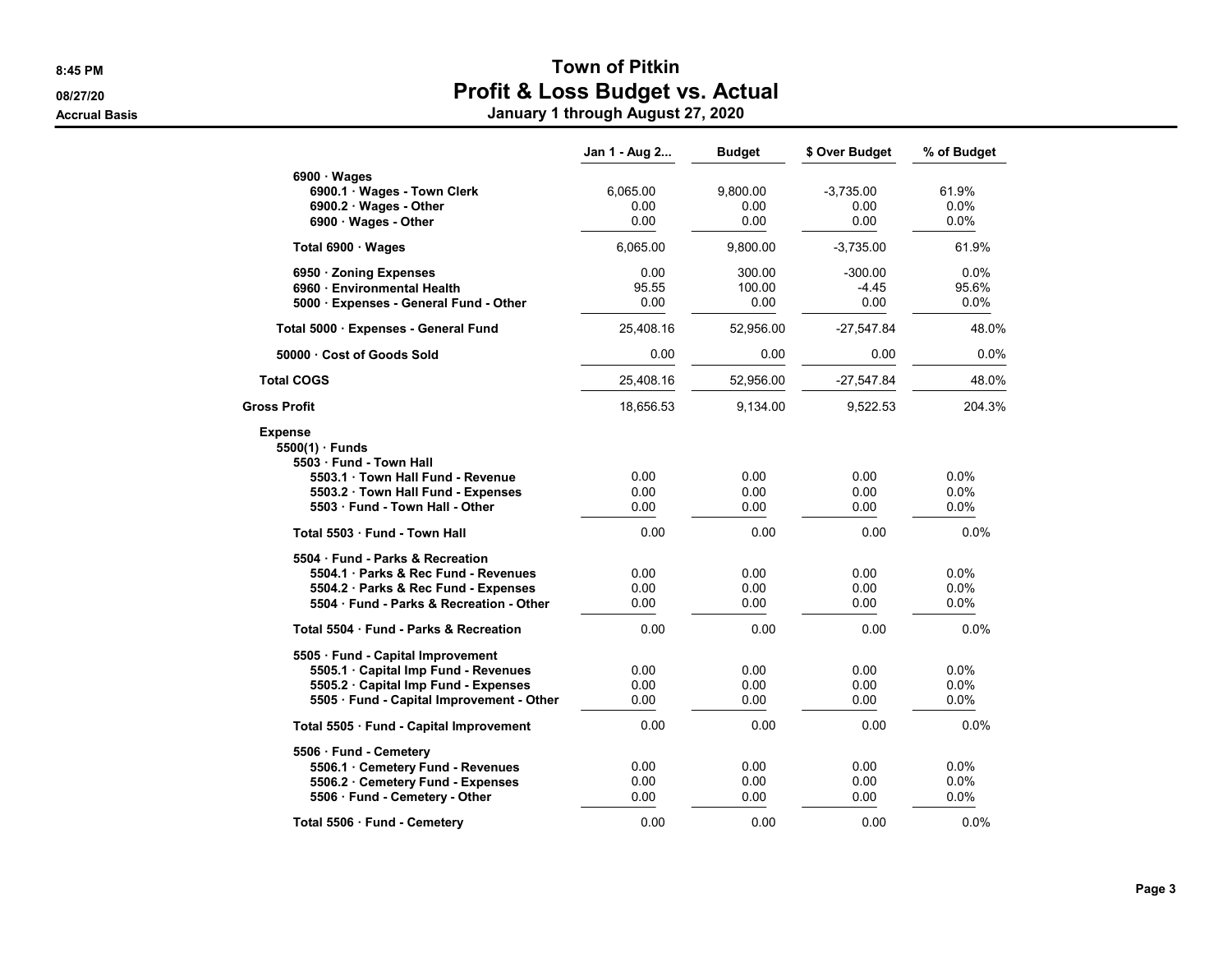|                                             | Jan 1 - Aug 2 | <b>Budget</b> | \$ Over Budget | % of Budget |
|---------------------------------------------|---------------|---------------|----------------|-------------|
| 5507 Fund - Conservation Trust              |               |               |                |             |
| 5507.1 Cons Trust Fund - Revenues           | 0.00          | 0.00          | 0.00           | 0.0%        |
| 5507.2 Cons Trust Fund - Expenses           | 0.00          | 0.00          | 0.00           | 0.0%        |
| 5507 Fund - Conservation Trust - Other      | 0.00          | 0.00          | 0.00           | 0.0%        |
| <b>Total 5507 Fund - Conservation Trust</b> | 0.00          | 0.00          | 0.00           | 0.0%        |
| 5508 · Fund - Public Works                  |               |               |                |             |
| 5508.1 Public Works Fund - Revenues         | 0.00          | 0.00          | 0.00           | 0.0%        |
| 5508.2 · Public Works Fund - Expenses       | 0.00          | 0.00          | 0.00           | 0.0%        |
| 5508 Fund - Public Works - Other            | 0.00          | 0.00          | 0.00           | 0.0%        |
| Total 5508 · Fund - Public Works            | 0.00          | 0.00          | 0.00           | 0.0%        |
| $5500(1)$ Funds - Other                     | 0.00          | 0.00          | 0.00           | 0.0%        |
| Total 5500(1) · Funds                       | 0.00          | 0.00          | 0.00           | $0.0\%$     |
| 5700 · Fund - Public Works                  | 0.00          | 0.00          | 0.00           | 0.0%        |
| 6055 · Fund - Parks & Rec                   | 0.00          | 0.00          | 0.00           | 0.0%        |
| 66000 · Payroll Expenses                    | 0.00          | 0.00          | 0.00           | 0.0%        |
| 66900 · Reconciliation Discrepancies        | 0.00          | 0.00          | 0.00           | 0.0%        |
| 95100 · Fund - Streets                      |               |               |                |             |
| 5110 · Fund - Streets - Revenues            |               |               |                |             |
| 5110.1 · Streets - From Fund Equity         | -18,190.00    | $-18,190.00$  | 0.00           | 100.0%      |
| 5110.2 Streets - HUTF Income                | $-6.388.13$   | $-10.500.00$  | 4.111.87       | 60.8%       |
| 5110.3 · Streets - Mill Levy Income         | $-3,799.00$   | $-3,799.00$   | 0.00           | 100.0%      |
| 5110.4 · Streets - License Revenue          | $-485.67$     | $-800.00$     | 314.33         | 60.7%       |
| 5110.5 Streets - From General Fund          | $-3,711.00$   | $-3,711.00$   | 0.00           | 100.0%      |
| 5110.6 · Streets - Other Income             | $-175.00$     | 0.00          | $-175.00$      | 100.0%      |
| 5110 Fund - Streets - Revenues - Other      | 0.00          | 0.00          | 0.00           | 0.0%        |
| Total 5110 Fund - Streets - Revenues        | $-32,748.80$  | $-37,000.00$  | 4,251.20       | 88.5%       |
| 5160 · Fund - Streets - Expenses            |               |               |                |             |
| 5160.1 · Streets - Maintenance Expenses     | 5,700.10      | 8,000.00      | $-2.299.90$    | 71.3%       |
| 5160.2 · Streets - Snow plowing Expense     | 11,438.00     | 28,000.00     | $-16,562.00$   | 40.9%       |
| 5160.3 · Streets - Ditches Expenses         | 104.35        | 1.000.00      | $-895.65$      | 10.4%       |
| 5160.4 · Streets - Improve and Open         | 0.00          | 0.00          | 0.00           | 0.0%        |
| 5160.6 · Streets - Other Expenses           | 0.00          | 0.00          | 0.00           | 0.0%        |
| 5160 · Fund - Streets - Expenses - Other    | 0.00          | 0.00          | 0.00           | 0.0%        |
| Total 5160 · Fund - Streets - Expenses      | 17,242.45     | 37,000.00     | $-19,757.55$   | 46.6%       |
| 95100 Fund - Streets - Other                | 0.00          | 0.00          | 0.00           | 0.0%        |
| Total 95100 Fund - Streets                  | $-15,506.35$  | 0.00          | $-15,506.35$   | 100.0%      |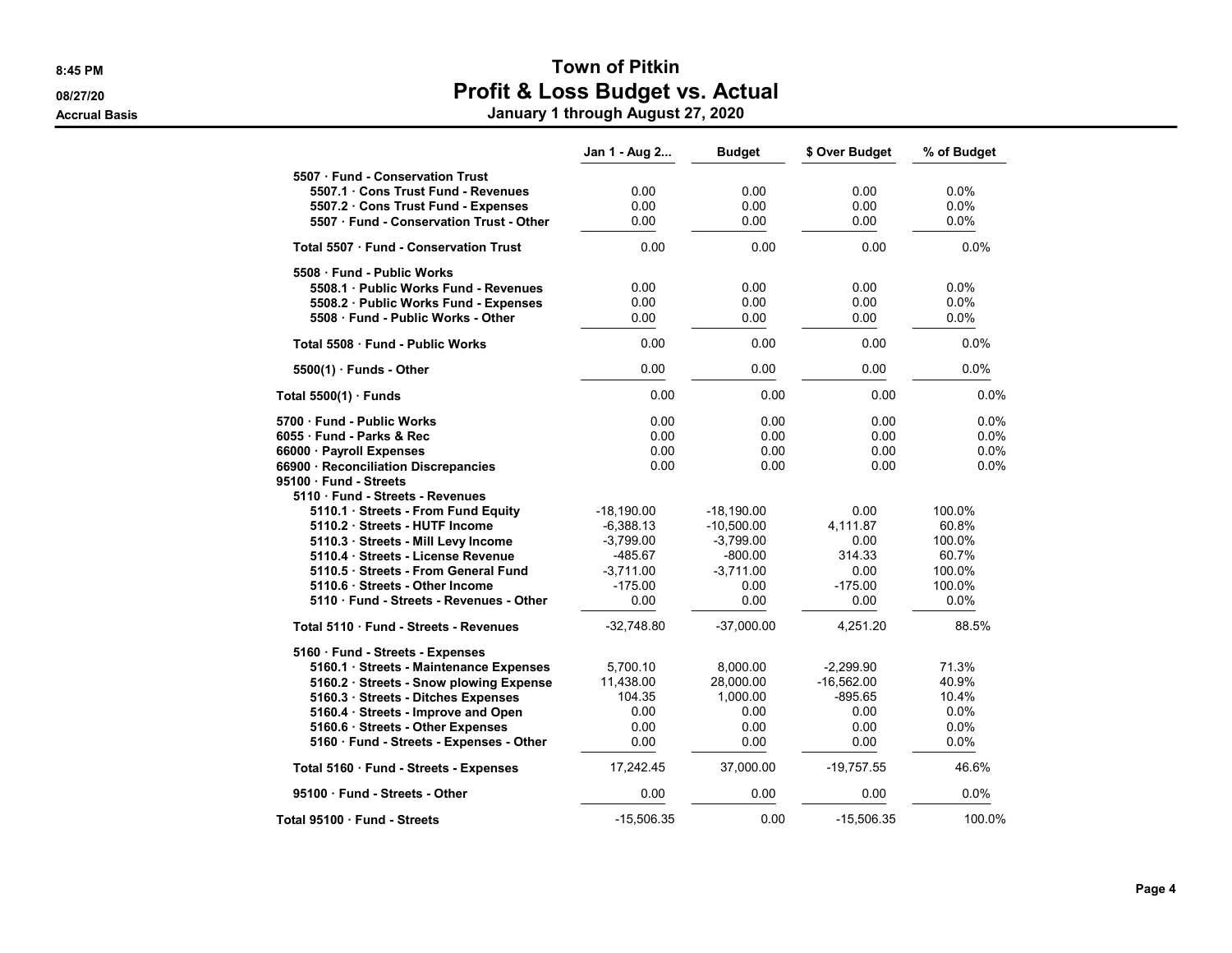|                                            | Jan 1 - Aug 2 | <b>Budget</b> | \$ Over Budget | % of Budget |
|--------------------------------------------|---------------|---------------|----------------|-------------|
| 95200 · Fund - Town Hall                   |               |               |                |             |
| 5210 Fund - Town Hall Revenues             |               |               |                |             |
| 5210.1 Town Hall - From Fund Equity        | 0.00          | 0.00          | 0.00           | 0.0%        |
| 5210.2 · Town Hall - Mill Levy Income      | $-3,799.00$   | $-3,799.00$   | 0.00           | 100.0%      |
| 5210.3 Town Hall - Fundraising Income      | 0.00          | 0.00          | 0.00           | $0.0\%$     |
| 5210.4 Town Hall - Donations               | 0.00          | 0.00          | 0.00           | 0.0%        |
| 5210.5 · Town Hall - From General Fund     | $-3,900.00$   | $-3,900.00$   | 0.00           | 100.0%      |
| 5210.6 Town Hall - Other Income            | 0.00          | 0.00          | 0.00           | 0.0%        |
| 5210.7 · Town Hall - From Cap Imp Fund     | 0.00          | 0.00          | 0.00           | 0.0%        |
| 5210 Fund - Town Hall Revenues - Other     | 0.00          | 0.00          | 0.00           | 0.0%        |
| Total 5210 Fund - Town Hall Revenues       | $-7,699.00$   | $-7,699.00$   | 0.00           | 100.0%      |
| 5260 · Fund - Town Hall Expenses           |               |               |                |             |
| 5260.1 Town Hall - Repairs/Maintenance     | 0.00          | 0.00          | 0.00           | $0.0\%$     |
| 5260.2 Town Hall - Utilities               | 242.15        | 1,000.00      | $-757.85$      | 24.2%       |
| 5260.3 Town Hall - Fundraising Exp         | 0.00          | 0.00          | 0.00           | $0.0\%$     |
| 5260.4 · Town Hall - Capital Improvement   | 0.00          | 5,000.00      | $-5,000.00$    | 0.0%        |
| 5260 · Fund - Town Hall Expenses - Other   | 0.00          | 0.00          | 0.00           | 0.0%        |
| Total 5260 · Fund - Town Hall Expenses     | 242.15        | 6,000.00      | $-5,757.85$    | 4.0%        |
| 95200 · Fund - Town Hall - Other           | 0.00          | 0.00          | 0.00           | 0.0%        |
| Total 95200 · Fund - Town Hall             | $-7,456.85$   | $-1,699.00$   | $-5,757.85$    | 438.9%      |
| 95300 · Fund - Parks and Recreation        |               |               |                |             |
| 5310 · Parks and Recreation Revenues       |               |               |                |             |
| 5310.1 · Parks & Rec - From Fund Equity    | $-2,000.00$   | $-2,000.00$   | 0.00           | 100.0%      |
| 5310.2 · Parks & Rec - From CTF Equity     | 0.00          | 0.00          | 0.00           | 0.0%        |
| 5310.3 Parks & Rec - Fundraising           | 0.00          | 0.00          | 0.00           | $0.0\%$     |
| 5310.4 Parks & Rec - Grant Income          | 0.00          | 0.00          | 0.00           | 0.0%        |
| 5310.5 Parks & Rec - From General Fund     | 0.00          | 0.00          | 0.00           | $0.0\%$     |
| 5310.6 Parks & Rec - Other Income          | 0.00          | 0.00          | 0.00           | 0.0%        |
| 5310 Parks and Recreation Revenues -       | 0.00          | 0.00          | 0.00           | 0.0%        |
| Total 5310 · Parks and Recreation Revenues | $-2,000.00$   | $-2,000.00$   | 0.00           | 100.0%      |
| 5360 · Parks & Recreation Expenses         |               |               |                |             |
| 5360.1 Parks & Rec - Maintenance           | 0.00          | 200.00        | $-200.00$      | $0.0\%$     |
| 5360.2 · Parks & Rec - New Equipment       | 0.00          | 1,800.00      | $-1,800.00$    | $0.0\%$     |
| 5360.3 · Parks & Rec - Fundraiser Exp      | 0.00          | 0.00          | 0.00           | 0.0%        |
| 5360.6 Parks & Rec - Other Expenses        | 0.00          | 0.00          | 0.00           | 0.0%        |
| 5360 · Parks & Recreation Expenses - Ot    | 0.00          | 0.00          | 0.00           | 0.0%        |
| Total 5360 · Parks & Recreation Expenses   | 0.00          | 2,000.00      | $-2,000.00$    | 0.0%        |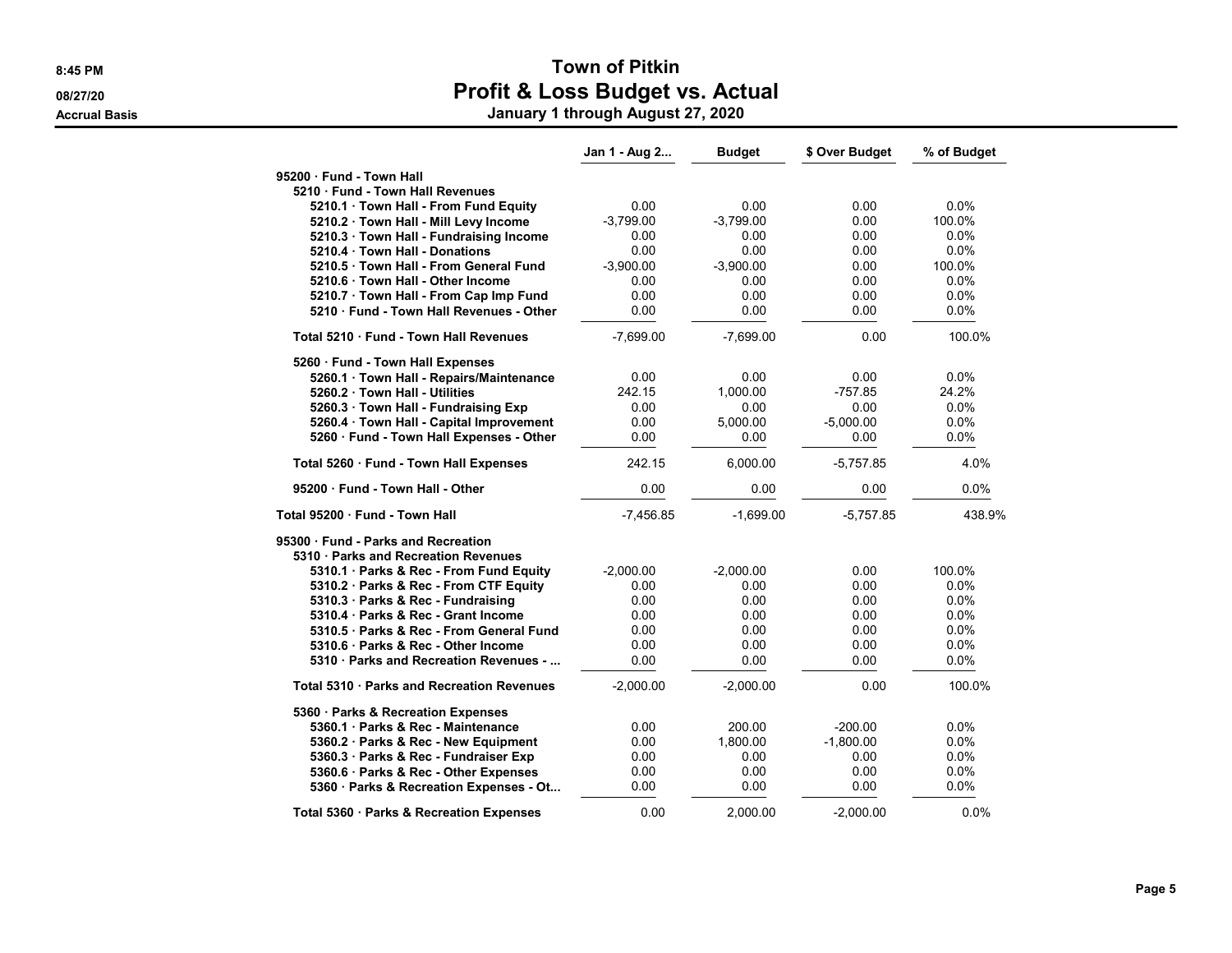#### 8:45 PM SALES AND TOWN OF PITKIN 08/27/20 **Profit & Loss Budget vs. Actual** Accrual Basis January 1 through August 27, 2020

|                                             | Jan 1 - Aug 2 | <b>Budget</b> | \$ Over Budget | % of Budget |
|---------------------------------------------|---------------|---------------|----------------|-------------|
| 95300 · Fund - Parks and Recreation - Other | 0.00          | 0.00          | 0.00           | 0.0%        |
| Total 95300 Fund - Parks and Recreation     | $-2,000.00$   | 0.00          | $-2,000.00$    | 100.0%      |
| 95400 · Fund - Cemetery                     |               |               |                |             |
| 5410 · Fund - Cemetery Revenue              |               |               |                |             |
| 5410.1 Cemetery - From Fund Equity          | $-1,800.00$   | $-1,800.00$   | 0.00           | 100.0%      |
| 5410.2 · Cemetery - Plot Sales              | $-250.00$     | $-200.00$     | $-50.00$       | 125.0%      |
| 5410.3 Cemetery - plaque sales              | $-720.00$     | $-4,000.00$   | 3,280.00       | 18.0%       |
| 5410.6 · Cemetery - Other Income            | 0.00          | 0.00          | 0.00           | 0.0%        |
| 5410 · Fund - Cemetery Revenue - Other      | 0.00          | 0.00          | 0.00           | 0.0%        |
| Total 5410 · Fund - Cemetery Revenue        | $-2,770.00$   | $-6,000.00$   | 3,230.00       | 46.2%       |
| 5460 · Fund - Cemetery Expenses             |               |               |                |             |
| 5460.1 · Cemetery - Maintenance             | 0.00          | 2,000.00      | $-2,000.00$    | 0.0%        |
| 5460.2 · Cemetery - Capital Improvements    | 0.00          | 1,600.00      | $-1,600.00$    | 0.0%        |
| 5460.6 · Cemetery - Other Expenses          | 304.00        | 1,650.00      | $-1,346.00$    | 18.4%       |
| 5460 · Fund - Cemetery Expenses - Other     | 0.00          | 0.00          | 0.00           | 0.0%        |
| Total 5460 · Fund - Cemetery Expenses       | 304.00        | 5,250.00      | $-4,946.00$    | 5.8%        |
| 95400 · Fund - Cemetery - Other             | 0.00          | 0.00          | 0.00           | 0.0%        |
| Total 95400 · Fund - Cemetery               | $-2,466.00$   | $-750.00$     | $-1,716.00$    | 328.8%      |
| 95500 Fund - Conservation Trust             |               |               |                |             |
| 5510 Fund - CTF Revenues                    |               |               |                |             |
| 5510.1 CTF - From Fund Equity               | 0.00          | 0.00          | 0.00           | 0.0%        |
| 5510.2 CTF - Met Rec Income                 | $-186.82$     | -175.00       | $-11.82$       | 106.8%      |
| 5510.3 CTF - Interest Earned                | $-86.59$      | $-200.00$     | 113.41         | 43.3%       |
| 5510.4 CTF - Distribution from State        | $-173.00$     | $-400.00$     | 227.00         | 43.3%       |
| 5510.6 CTF - Other Income                   | 0.00          | 0.00          | 0.00           | 0.0%        |
| 5510 Fund - CTF Revenues - Other            | 0.00          | 0.00          | 0.00           | 0.0%        |
| Total 5510 Fund - CTF Revenues              | $-446.41$     | $-775.00$     | 328.59         | 57.6%       |
| 5560 · Fund - CTF Expenses                  |               |               |                |             |
| 5560.1 · CTF - Transfers to Parks & Rec     | 0.00          | 0.00          | 0.00           | 0.0%        |
| 5560.2 CTF - Maintenance                    | 0.00          | 0.00          | 0.00           | $0.0\%$     |
| 5560.3 · CTF - Capital Improvements         | 0.00          | 0.00          | 0.00           | $0.0\%$     |
| 5560.6 · CTF - Other Expenses               | 0.00          | 0.00          | 0.00           | 0.0%        |
| 5560 · Fund - CTF Expenses - Other          | 0.00          | 0.00          | 0.00           | 0.0%        |
| Total 5560 · Fund - CTF Expenses            | 0.00          | 0.00          | 0.00           | 0.0%        |
| 95500 · Fund - Conservation Trust - Other   | 0.00          | 0.00          | 0.00           | 0.0%        |
|                                             |               |               |                |             |